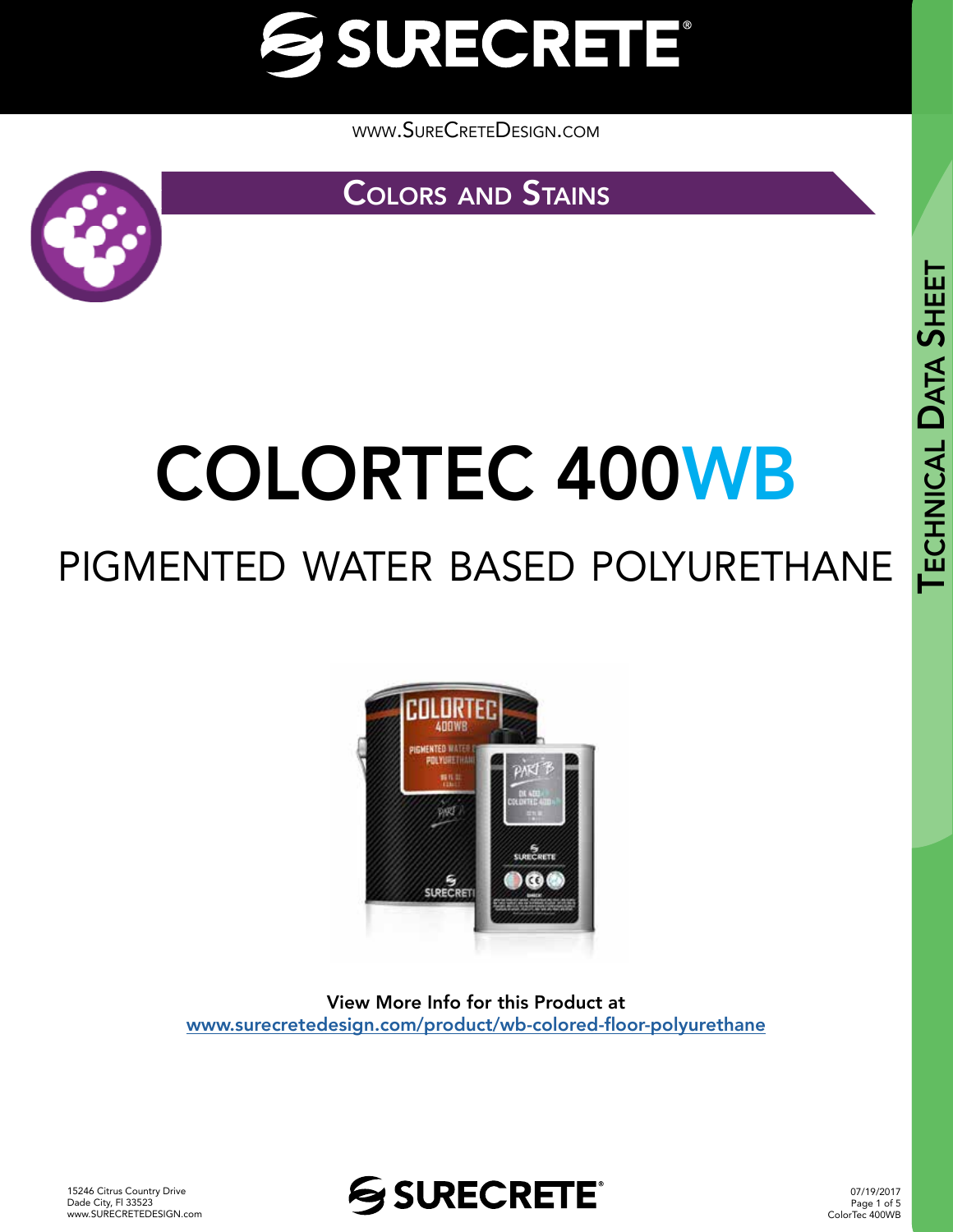# TECHNICAL DATA

## COLORTEC 400WB

#### PIGMENTED WB POLYURETHANE

#### **DESCRIPTION**

*ColorTec 400WB™* is a 2 component 57% solids, water-based acrylic polyurethane designed as a non-yellowing thin mil color coating for concrete, cement based overlays, or as a top finish coat on epoxy systems. The high performance pigmented top coat provides the durability of a solvent base system with the ease and safety of a low VOC (73 g/L) water base system. Unlike nearly all polyurethanes, *ColorTec 400WB* has remarkable properties related to vapor permeability that permit its use in an exterior setting. Generating the premier balance of strength, added UV stability, flexibility, chemical and scratch resistance, it is both user-friendly and extremely durable. C*olorTec 400WB* is ideally suited for both commercial and residential settings: aircraft hangars, clean room floors, manufacturing facilities, warehouses, bars, clubs, retail stores, automotive showrooms, residential interiors, garage floors, stadiums, or any high traffic area where an exceedingly resilient floor is desired.

#### SURFACE PREP

The principles for surface preparation for *ColorTec 400WB* are aligned with other coating systems placed on concrete or cement based overlays, the substrate must be:

1. Clean: The surface must be free of dust, dirt, oil, grease, paints, glues, sealers, curing agents, efflorescence, chemical contaminants, rust, algae, mildew and other foreign matter that may serve as a bond breaker or prevent proper adhesion. To remove coatings, paint, sealers, glue from concrete, etc. best results are achieved through diamond grinding or shot blasting.

**2. Cured:** Any concrete must be sufficiently cured to have complete hydration, approximately 28 days depending on temperatures & humidity. Cement based overlays typically cure sufficiently within 2 – 3 days.

**3. Sound:** No system should be placed on flaking or spalling concrete or cement based overlay. If the surface is delaminating, or divots are present, diamond grinding, shot blasting, or other mechanical means should be used to remove the delaminating areas. Depending upon size of area, patching may be required prior to application of *ColorTec 400WB*. *Flash Patch* or *Deep Patch* is an excellent choice as a patching product to complement the system. Refer to their respective spec. sheets.

As a thin mil coating, *ColorTec 400WB*, will never bridge construction joints in concrete. Large expansive slabs should have planned appropriate flexible caulks to allow for movement.

Cracks in concrete may likewise require treatment: evaluate crack as static or structural to set expectation of treatment. Refer to spec. sheet on *SCT-22 Crack and Spall Treatment*  and *SCT-EP Epoxy Crack Treatment*.



1 qt.Part B - (.9 liter) can

*200+ Colors Available*

*4 gal. (15.1 liter) kit*

#### MIXING RATIO

3:1 (3 parts A to 1 part B)

#### **COVERAGE**

Varies upon substrate: approximately 300 - 400 ft² per gal. (28 - 37m² per 3.8 liter) 4 - 5.3 mils wet; 2 - 3 mils cured

#### SHELF LIFE

Under normal, moisture free conditions 12 months for unopened container.

#### 4. Profiled

a) Concrete: For a proper bond, the surface of concrete must be opened up or roughed up to feel like 80 – 180 grit sandpaper. This profile is best accomplished through diamond grinding or shot blasting. Proper profile should follow the standard established by the International Concrete Repair Institute (ICRI) Technical Guideline no. 03732 for Concrete Surface Profile (CSP). The established profile is categorized as CSP-1 or CSP-2. Customarily cement-based overlays do not require profiling. Exterior concrete must be previously coated prior to application of *ColorTec 400WB*.

b) Finish or Top Coat: Screen the preceding coat with a 100 grit sanding screen on a rotational floor machine. This screening will ensure not only a good bond between coats, but also eliminate any debris or dust that may have settled onto the preceding coat as it was curing. Follow screening with vacuuming. Follow vacuuming with a micro-fiber wipe with a solvent such as, acetone, or denatured alcohol.

5. Limit Moisture & pH: Although *ColorTec 400WB* is vapor permeable, due to the uncertainty of vapor barriers placed beneath concrete, testing prior to application is appropriate.

a. Plastic sheet test (ASTM-D-4263) can often identify excessive moisture vapor transmission. Tape all 4 sides of an 18" (45 cm) square of clear plastic to the slab and leave in place for 16 hours. Any condensation formed or darkening of the slab beneath the plastic may indicate the surface is too wet for polyurethane.

b. Calcium Chloride test (ASTM-F-1869) will quantify the amount of moisture that is transmitted to surface of the slab. The moisture measurement is expressed in terms of pounds (kg) per 1,000 ft² (m²) per 24 hours. Measurements that are in excess of 8 pounds per 1,000 ft² (3.9 kg per 100 m²) over 24 hours are too wet for polyurethane. Follow directions of test kit manufacturer.



## **SSURECRETE®**

1 gal. Part A - short filled pail (3 qt. / 2.8 liter)

#### PACKAGING *1 gal. (3.8 liter) kit*

OR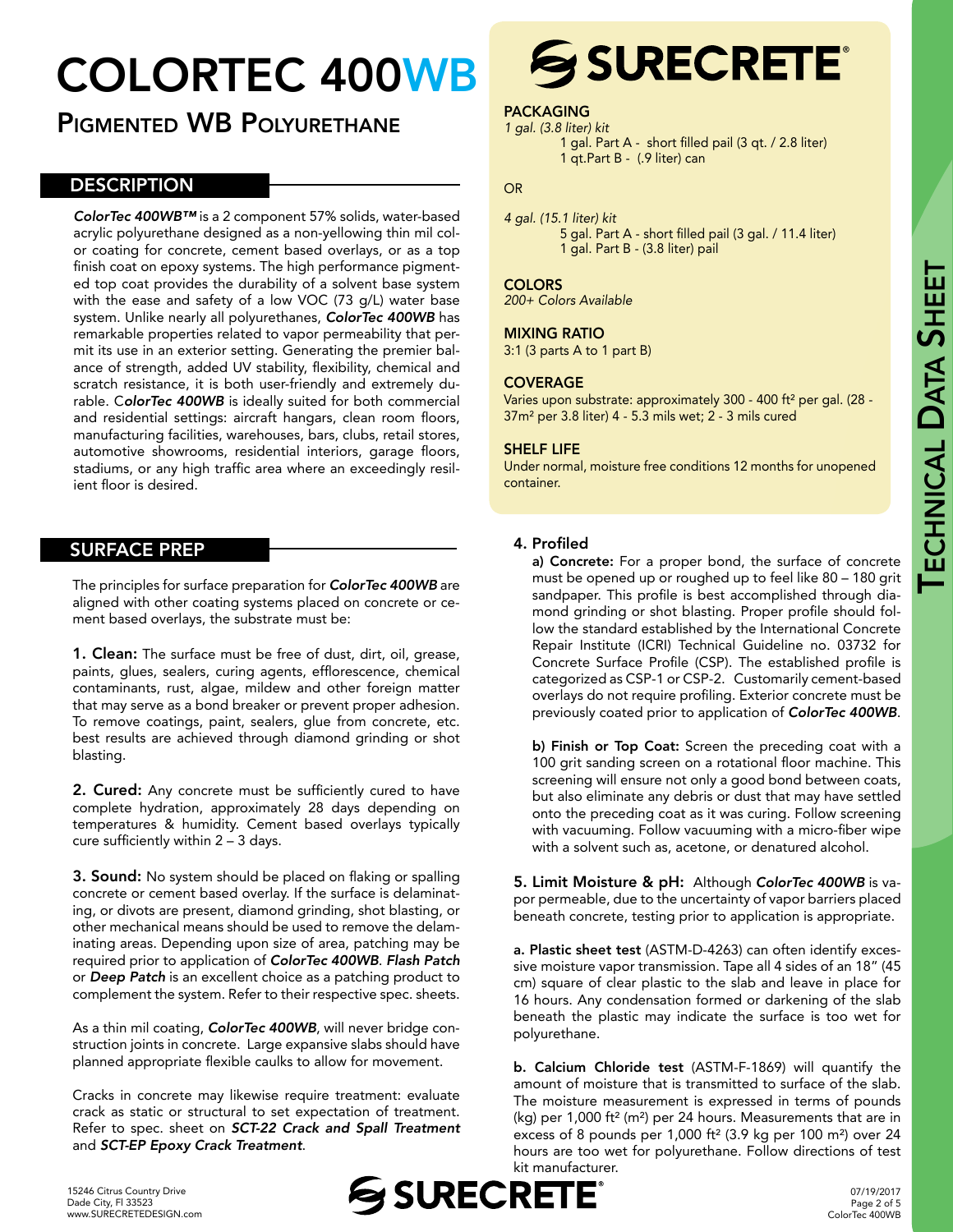Concrete slabs must not exceed a pH reading of 10.5 for *ColorTec 400WB.*

*Note: these observations and measurements may be inherent*ly flawed as they are "snapshots in time". These tests serve *only as guidelines.* 

#### TEMPERATURE/CURE

Avoid application on extremely cold or hot days or during wet, foggy weather. Basic rules include:

- Apply with ambient and surface temperatures ranging above 50°F (10°C) and below 90°F (32°C) and that will remain within ranges for at least 12 hours following application.
- Surface temperature must be a minimum 5°F (3°C) above dew point.
- Relative humidity should be below 75%.

Cure Rates @ 77°F (25°C) Cure Rates @ 50°F (10°C) Dry to touch =  $6 - 8$  hr. Dry to touch =  $18 + hr$ . Light traffic = 24 hr. Light traffic = 48 hr. Heavy Traffic =  $3 \text{ days}$  Heavy Traffic =  $5 \text{ days}$ Full cure  $= 5 - 7$  days Full cure  $= 14$  days

#### APPLICATION

#### *Planning*

1. Product is flammable, turn off all fuel burning appliances and pilot lights. Be certain there are no potential sources of ignition.

2. Provide for ventilation so that vapors do not accumulate.

3. Select appropriate PPE (personal protection equipment). Use of a NIOSH approved respirator is required. Refer to SDS. 4. Work across the narrowest dimension of an area where practical.

5. Work to an exit from wet product.

6. Track coverage rate for each premeasured kit, after establishing room dimensions, before mixing commences, place a short piece of masking tape on the wall to correspond to the "distance" one kit should cover. Product should achieve approximately 300 - 400 ft<sup>2</sup> per gal.  $(28 - 37m^2$  per 3.8 liter) 4 - 5.3 mils.

*Mask* all areas requiring protection; product will stick to just about everything.

#### *Mixing and handling*

1. Organize mixing station that neither has to relocate, nor block the progress of application. Staging is critical so that Part A and part B are not confused with one another or mixed too far in advance. Once A and B are mixed, the catalyzed product should be placed on the floor within 30 minutes. If left in the pail too long, product will cure at an accelerated rate rendering it useless.

2. Mechanically mix part A with "Jiffy" style mixer blade for 1 minute at medium speed to insure pigment dispersal.

3. Pour 1 part B into 3 parts A. Note that kits are premeasured for convenience.

4. Mechanically mix (with Jiffy style mixer) both parts A and B for 3 minutes at medium speed.

5. Transfer contents into an appropriately sized pan or pail equipped with a roller grid.

6. Do not leave pail upside down to drain onto floor. Any unmixed portion of A or B that may have accidentally been placed onto side of pail can now drain down onto the floor, creating a spot that will not cure.

7. Clean out or replace mixing pails and mixer blades in a reasonable fashion, so that the chemistry of A and B remain consistent, especially over large projects.

#### *First coat*

1. Select roller (product designed to be rolled, never atomize product through spraying)

- a. Select nap size from mohair to 3/8" (9.5 mm).
- b. Rollers should be premium quality with phenolic core. c. "De-fuzz" roller by wrapping tightly with masking tape and removing tape.
- d. Large areas may require 18" (46 cm) rollers.

2. Saturate roller in pan or pail with roller grid, and remove excess product to prevent excessive dripping. Any drips require rolling out.

3. Apply product in an area that can comfortably be covered with the material on a wet roller. Before the roller begins to dry out, become tacky and "pull", backroll the same area. Thin coats are imperative.

4. Saturate roller again and cover another similar size area maintaining a wet edge between the two areas. Large expansive areas will require sufficient manpower and / or appropriately sized rollers to accomplish the wet edge. To illustrate: an area that has dried for 30 minutes will "pull" on the roller as wet product is applied next to it, leaving an unsatisfactory finish. Roller covers will require replacing if pulling or tackiness is observed. Areas of overlap must be wet on wet.

5. Work in pairs. One man applies product over entire area as described above. Second man backrolls what has just been applied with a dry roller. Work around the project together. 6. Cut in by brush areas adjacent to walls.

*Note: First coat may "stand alone" as a single coat depending upon application selected, or applicator and client choice. First coat may also serve as Finish or Top Coat for several of Dura-Kote specialty systems.* 

#### *Second Coat*

If first coat has cured dry to the touch and is no longer tacky (refer to cure rates listed above as a guide) repeat all steps of application listed above. Planning, masking, mixing and handling, and application are identical in *second coat*.

If first coat has cured beyond 48 hours or if dust or debris has settled into it as it cured, it must be scuffed with a rotational floor machine equipped with a black pad or a 100 grit sanding screen. Follow scuffing or screening with vacuuming. Follow vacuuming with a micro-fiber wipe with a solvent such as xylene, acetone, or denatured alcohol. Proceed with *second coat* as described above.

#### *Clear Coat (optional)*

If increased sheen or light reflectivity is desired, apply one-coat of *ColorTec 400WB* Gloss. See Tech Data Sheet for applications instructions.



07/19/2017 Page 3 of 5 ColorTec 400WB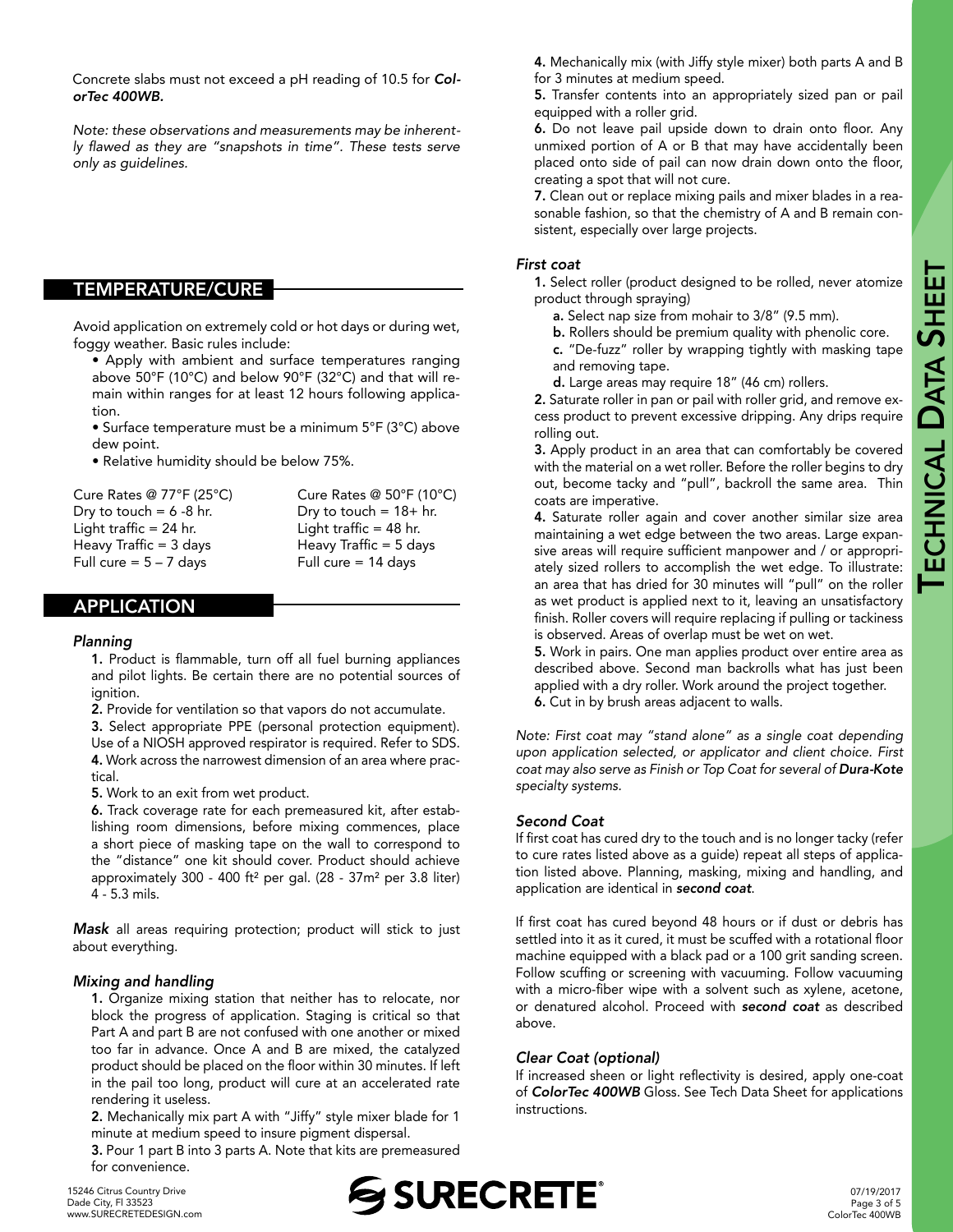# TECHNICAL DATA **SHEET**

#### Sacrificial Coat

A sacrificial coat is not required, but will add further protection to the finished product. *SureFinish* provides a protective sacrificial coat, a measure of slip resistance, and is available in gloss and matte, as a simple mop on product. Reference the TDS for *SureFinish*.



#### SLIP RESISTANCE

Two recognized US agencies have issued directives on minimum coefficient of friction, OSHA (Occupational Safety and Health Administration) and Department of Justice through the ADA (Americans with Disabilities Act). ADA is the more stringent of the two. ADA directs that accessible walkways have a minimum coefficient of friction of 0.6. Ramps have been directed to be 0.8. The applicator assumes the responsibility to meet these standards. Areas that may become wet, oily, or greasy require special attention. Refer to spec. sheets on *SureGrip (Additive)* and its accompanying coefficient of friction table.

#### SUITABILITY SAMPLE

Because job site conditions and requirements can vary significantly, always prepare a sample on site. The sample should determine the product's suitability for traffic and aesthetics. This is especially critical for areas of heavy traffic and/or custom coloration.

#### CLEAN-UP

Before *ColorTec 400WB* dries; spills and tools can be cleaned up with soap and water.

#### DISPOSAL

Contact your local government household hazardous waste coordinator for information on disposal of unused product. Upon curing, left over catalyzed product is not hazardous.

#### LIMITATIONS

• For use by trained professionals that have read the complete SDS.

• When masking use caution while taping to a floor that is not completely cured, especially at edges, as delamination may occur.

• Protect from metal wheel traffic and some furniture where point of contact may be damaging.

• Chemicals used in tire manufacturing may be detrimental to all sealers from vehicular parking.

#### WARRANTY

Warranty of this product, when used according to the directions, is limited to refund of purchase price, or replace-ment of product (if defective), at manufactures/seller's option. SureCrete Design Products shall not be liable for cost of labor or direct and/or incidental consequential damages.

#### CAUTIONS

KEEP OUT OF REACH OF CHILDREN. Keep areas ventilated to prevent the accumulation of vapors. Inhalation: Avoid prolonged breathing of vapors. Use NIOSH approved respirator for organic vapors if threshold limit values are unsafe. Skin Contact: Skin contact may cause irritation. Remove contaminated clothing and wash affected skin with soap and water. Launder clothing before reuse. If symptoms persist, seek medical attention. Eyes: Wear safety eye protection when applying. Contact with eyes may cause irritation. Flush eyes with water for 15 minutes. If symptoms persist, seek medical attention.

#### PROPERTIES

Appearance (cured) Colored gloss sheen Water Resistance Excellent, beads water Mechanical Stability Excellent Light Stability<br>
Solids
57% Solids Storage Stability **1** year Appearance (wet) Varies by color selection Odor Sweet Acrylic Application Temperature 50°F – 90°F (10°C - 32°C) VOC content 72 g/L Set to touch  $6 - 8$  hours Pot life **approximately 30 minutes**